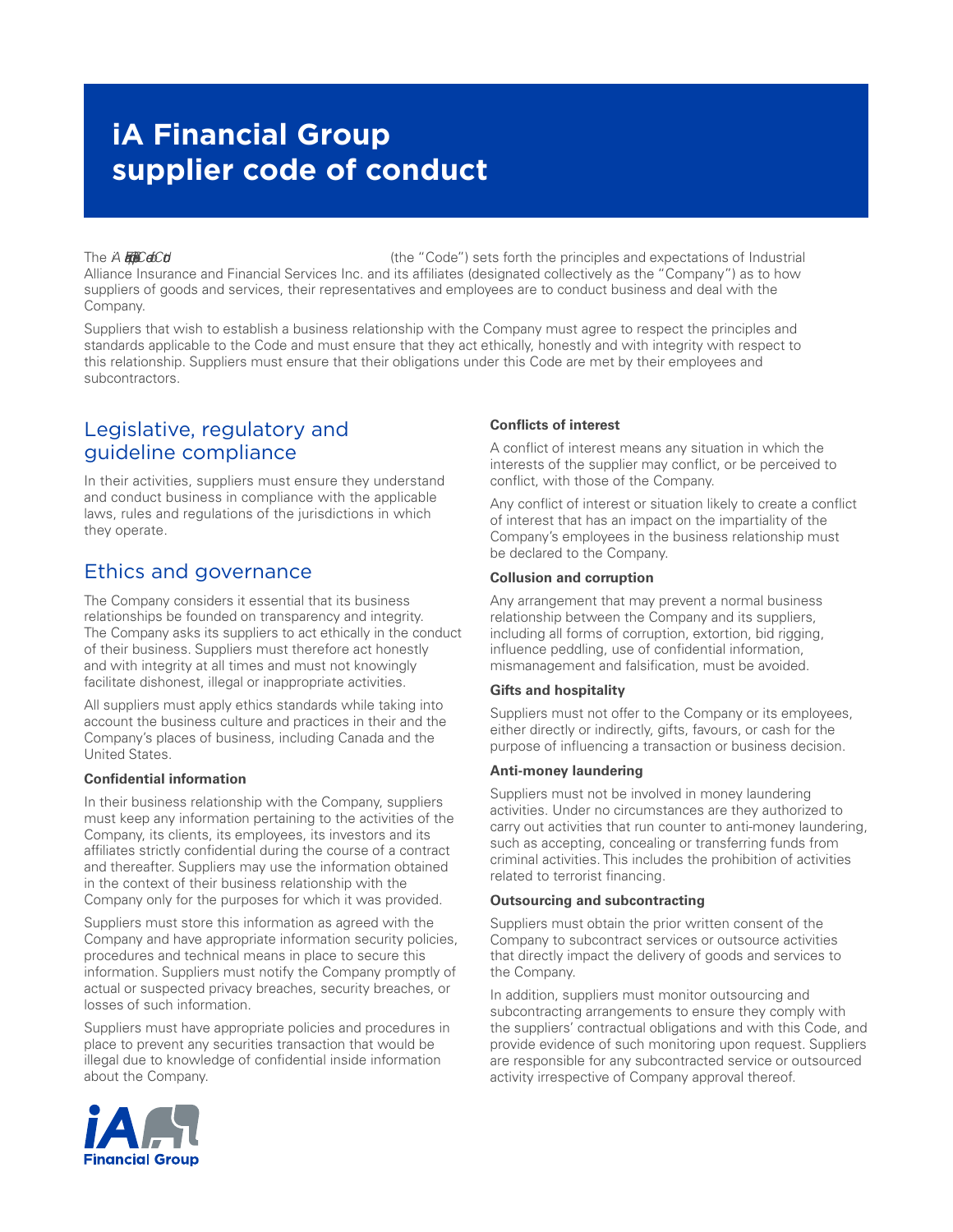#### **Taxation**

Suppliers must comply with any applicable obligations and must not participate in any way in tax evasion in any jurisdiction.

#### **Diversity and inclusion**

Suppliers must promote diversity and inclusion in their operations.

### Occupational health and safety

#### **Human rights and labour law**

Without limiting the obligation of suppliers to respect labour and human rights in accordance with applicable laws and regulations, the Company expects its suppliers to respect the *Dethine* 

*Covenat on Civl and Politca Rights and the Interaiol*  the *Hildblan Fundametl Princples and Rights at Work* .

#### **Working conditions**

Suppliers must take all reasonable precautions to ensure a safe and healthy working environment for their employees, while providing protection against harassment, abuse, discrimination and violence in the workplace. Without limiting the generality of the foregoing, they must comply with applicable wage laws, labour laws, regulations governing employee compensation and hours of work, and health and safety guidelines.

Suppliers are not authorized to engage in the practice of forced labour, which is any work or service required of an individual under the threat of any penalty. In addition, the Company will not tolerate any form of child labour, regardless of where it takes place.

#### **Freedom of association and collective bargaining**

Suppliers must respect freedom of association, organization and collective bargaining, as provided for under the I*nteraiol Labour Organizto Declartion on* 

*Fundametl Princples and Rights at Work* and applicable laws and regulations.

### Environment

The Company considers it essential that its suppliers be aware of environmental protection and sustainable development in the course of their business operations. It is the responsibility of each supplier to reduce its environmental footprint to a minimum by implementing best environmental practices and improving upon them through appropriate policies and procedures, without limiting the obligation of suppliers to comply with applicable environmental laws and regulations.

### Commitment

#### **Contractual value**

This Code is an integral part of all contractual documents and shall guide business relationships.

#### **Compliance**

*Covenat on Econmi, Social and Cultra Rights* , as well as

The Company expects its suppliers to comply with the Code and to periodically review their programs to ensure the compliance of their activities in all areas under this Code.

The Company may require a supplier to periodically confirm in writing that it meets the requirements of this Code. The Company must also be able to monitor and audit a supplier's control environment.

In the event of non-compliance, the Company expects its suppliers to initiate corrective action within a reasonable period by using a continuous improvement approach, but without limiting other remedies provided in the contract between the parties.

#### **Sanction**

Any failure to comply with this Code may result in the termination of the business relationship as well as any other remedies provided in the contract between the parties.

#### **Reporting**

In the context of their business relationship with the Company and its employees, suppliers are invited to report any behaviour that appears suspicious, illegal, fraudulent or unethical, any misconduct and any other violation of this Code via one of the following confidential means:

Telephone: 1-855-888-4670 Website: [clearviewconnects.com](http://clearviewconnects.com)

### **Conclusion**

This Code does not cover all situations suppliers may face in their business relationship with the Company and does not exempt them from respecting the spirit of the Code and the Company's values, which are set out at:

Website: [ia.ca/about-us](http://ia.ca/about-us)